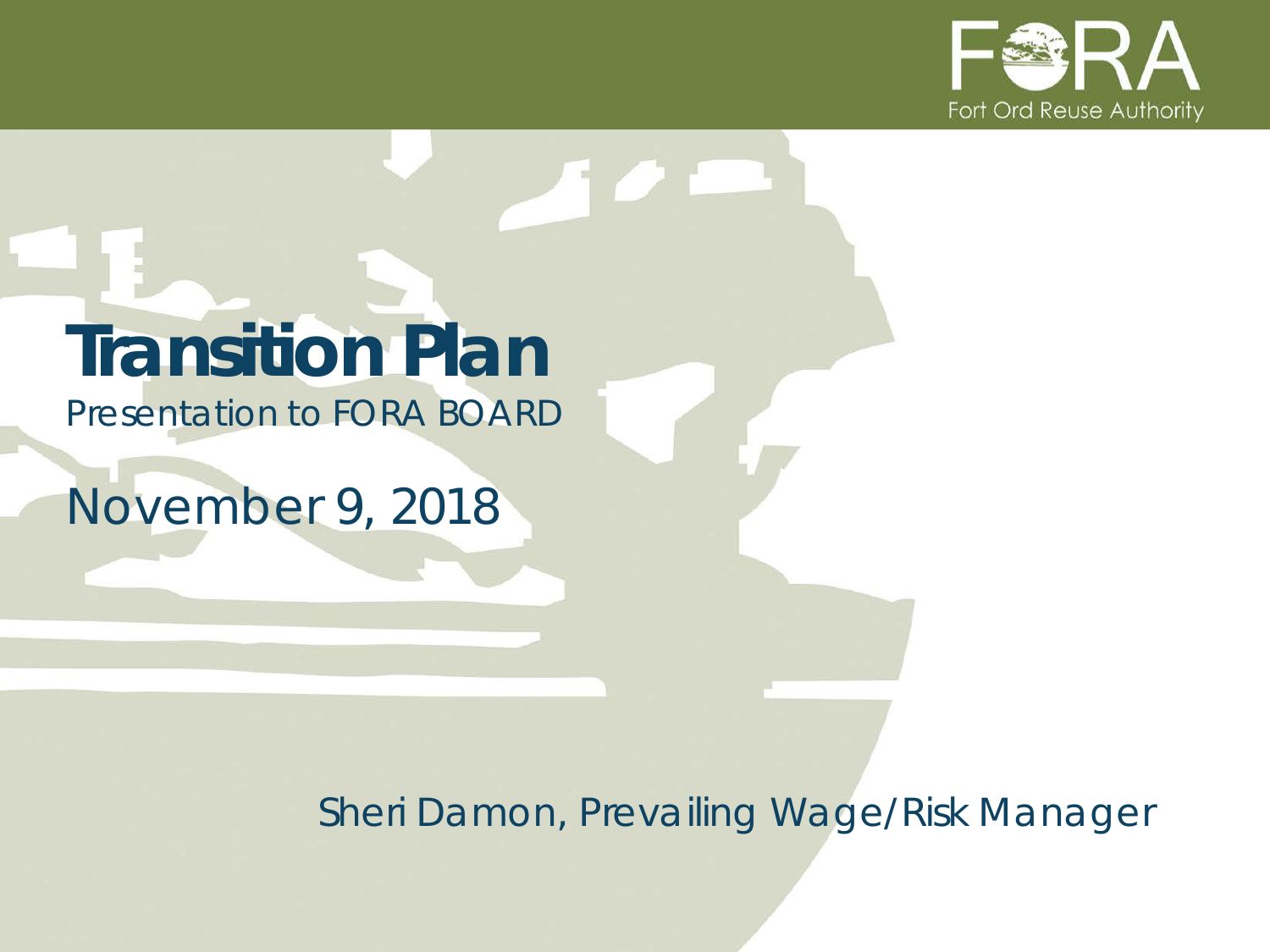





- Facilitator Status
- Alternative Resolution(s)

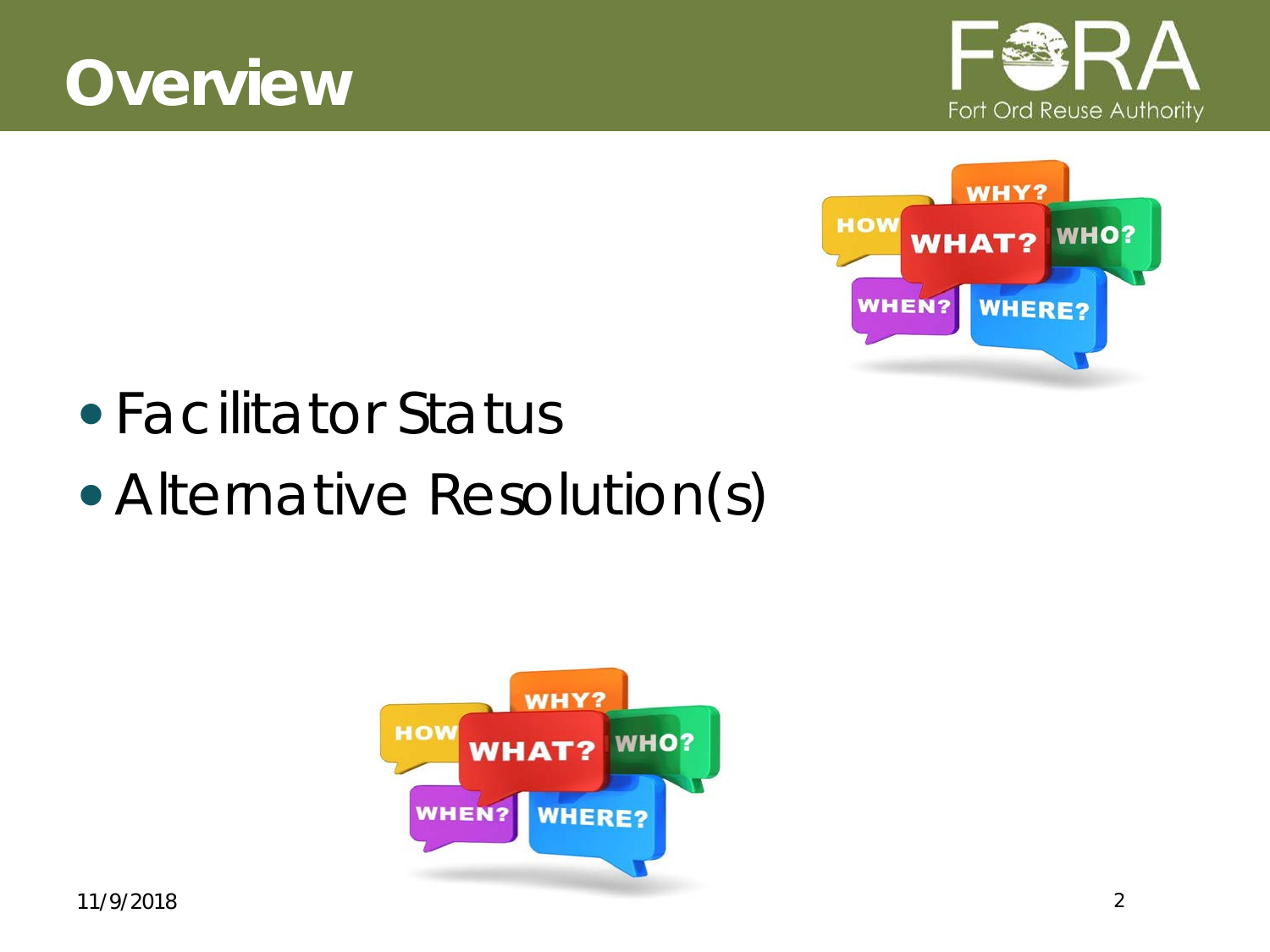

- Facilitator RFQ Released
	- **Release of Request for Qualifications Documents November 6, 2018**
	- **Questions/RFI's Regarding RFQ Must be Received** By **November 13, 2018**
	- **Statement of Qualifications Must Be Received By November 20, 2018**
	- **Interviews with Consultant Applicants (If** Applicable) **November 27, 2018**
	- Anticipated Announcement of Selection of Consultant **December 7, 2018**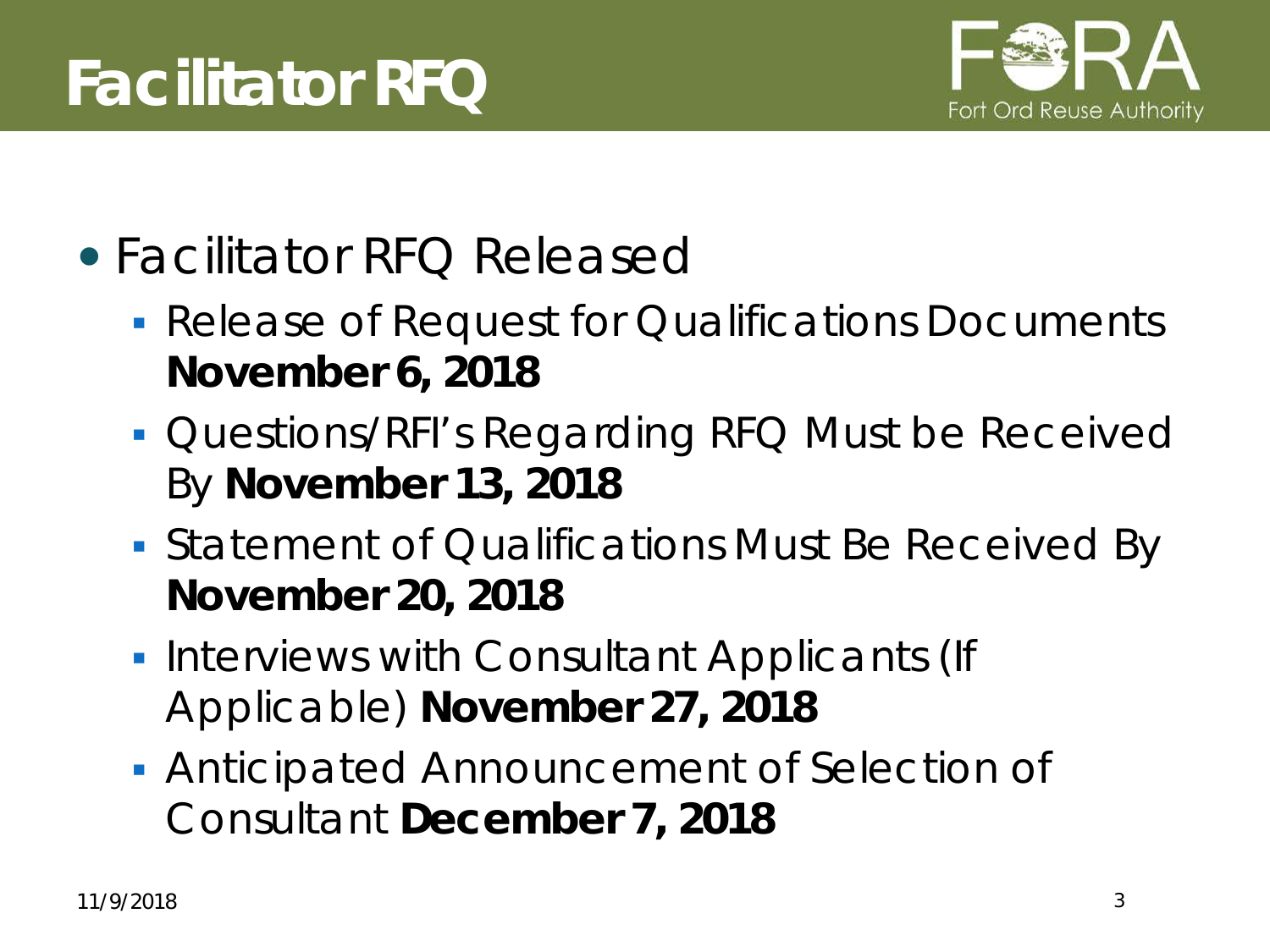

- 1. Transition Plan (as revised)
- 2. Alternative Transition Plan developed by Garfield, Haffa and Parker
- 3. Hybrid Transition Plan Resolution (Working off B)
- 4. City of Marina Alternative Transition Plan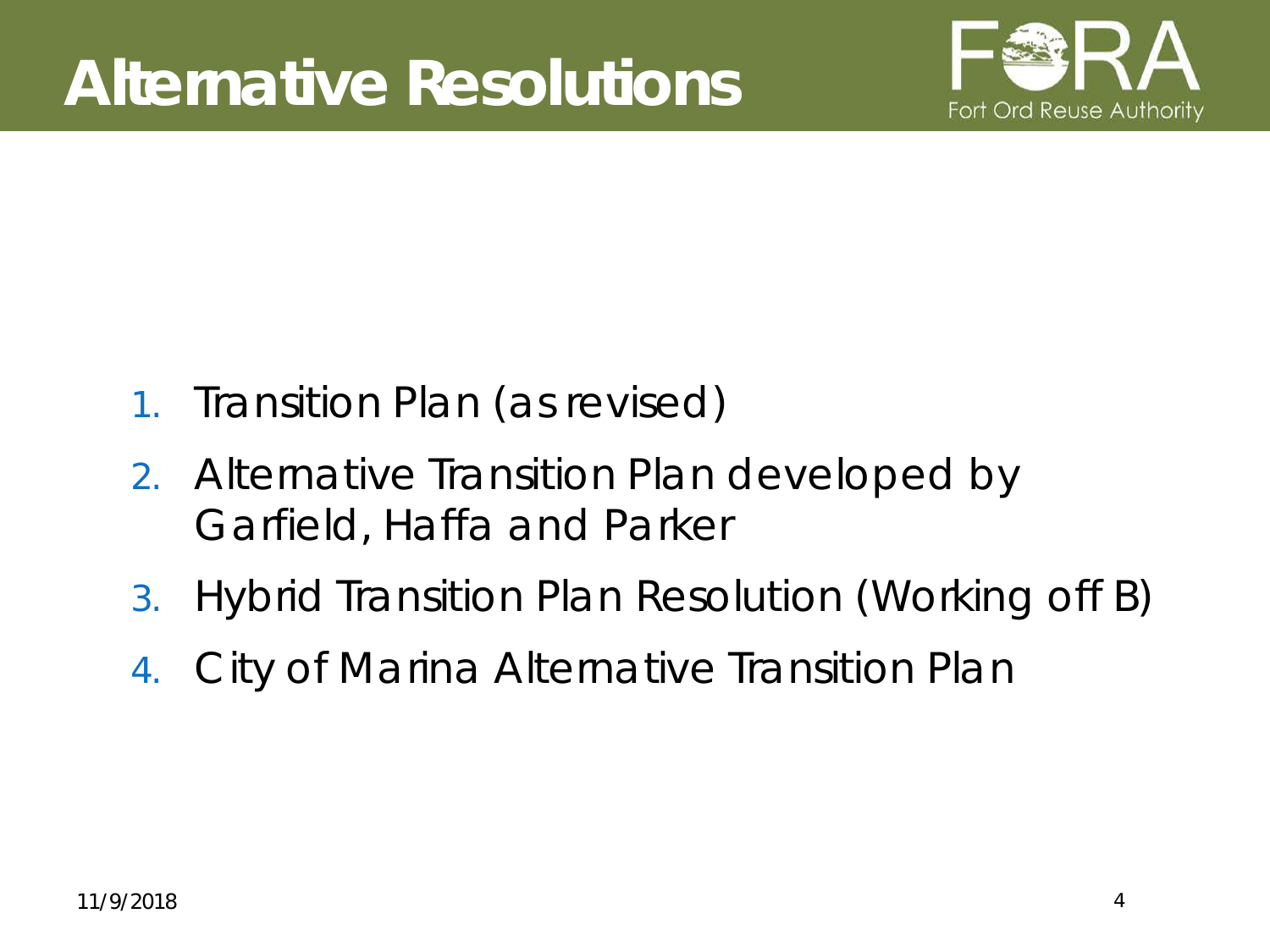

- A. Addresses assets/liabilities/obligations
- B. Provides for Agreements and modification of plan
- C. Utilizes the Implementation Agreement formula
- D. Obtained CEQA opinion not a project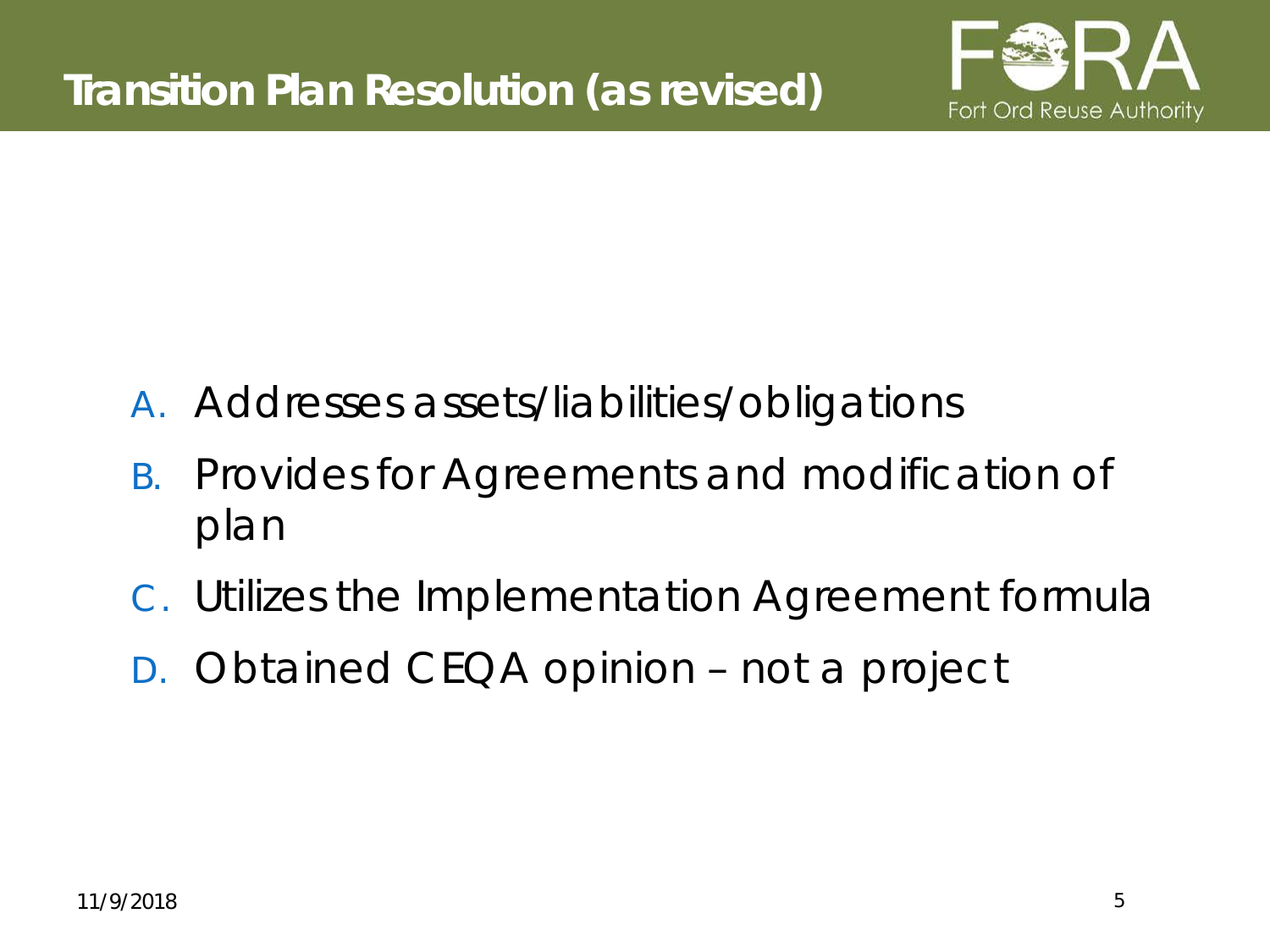

- A. Does not assign assets, liabilities or provide a schedule of obligations defers to facilitated agreements
- B. Facilitation Negotiation Period to December 30, 2018 shortens time for assignments and/or modification of contracts and receipt of approvals from third parties: eg Army, DTSC, EPA, State of California, Chubb Insurance Company
- C. CEQA review required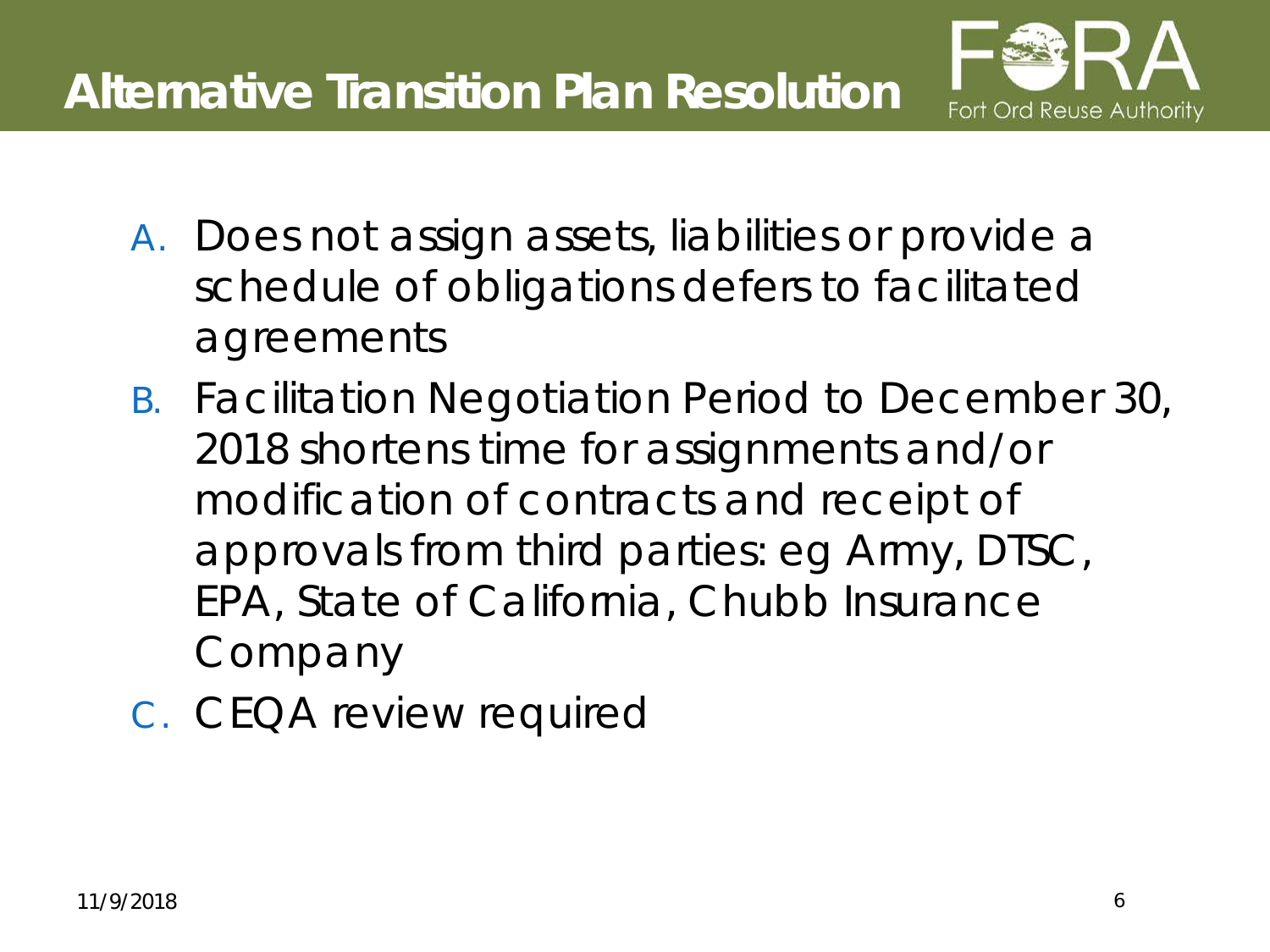

- A. Uses much of Alternative Transition Plan
- B. Makes provision for assignment if no agreement
- C. Provides for modifications as we progress
- D. Requests shortened negotiating time (June 30, 2018) to correspond with the last year Capital Improvement Program, Budget and other items.
- E. Obtained CEQA opinion not a project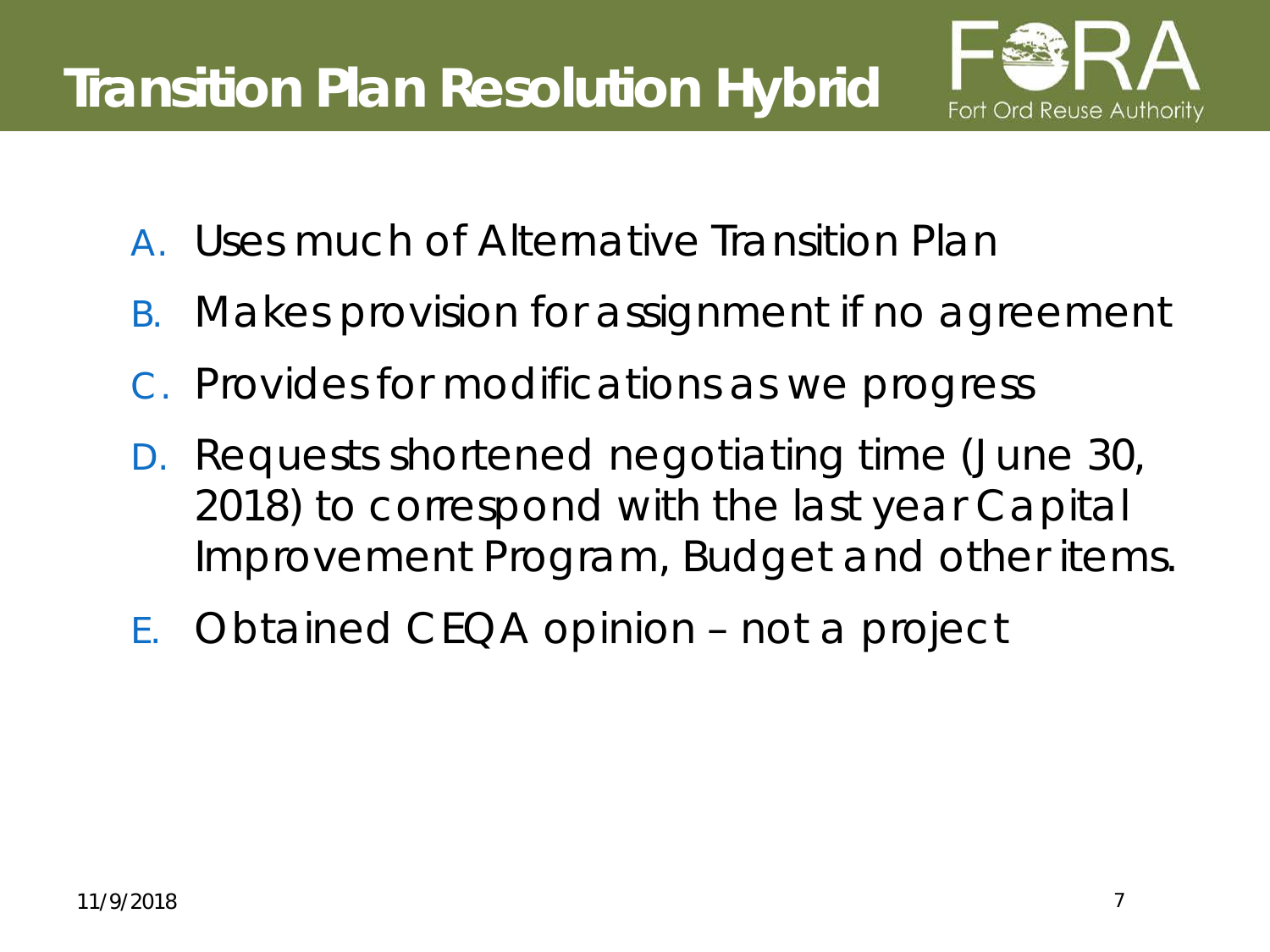

- A. Appears to address some assets/liabilities/obligations-Not fully analyzed
- B. Appears to have Fundamental Assumptions and implications substantially different from Alternative Version –Not fully analyzed
- C. Came in November 8, 2018
- D. No Authority Counsel or CEQA counsel review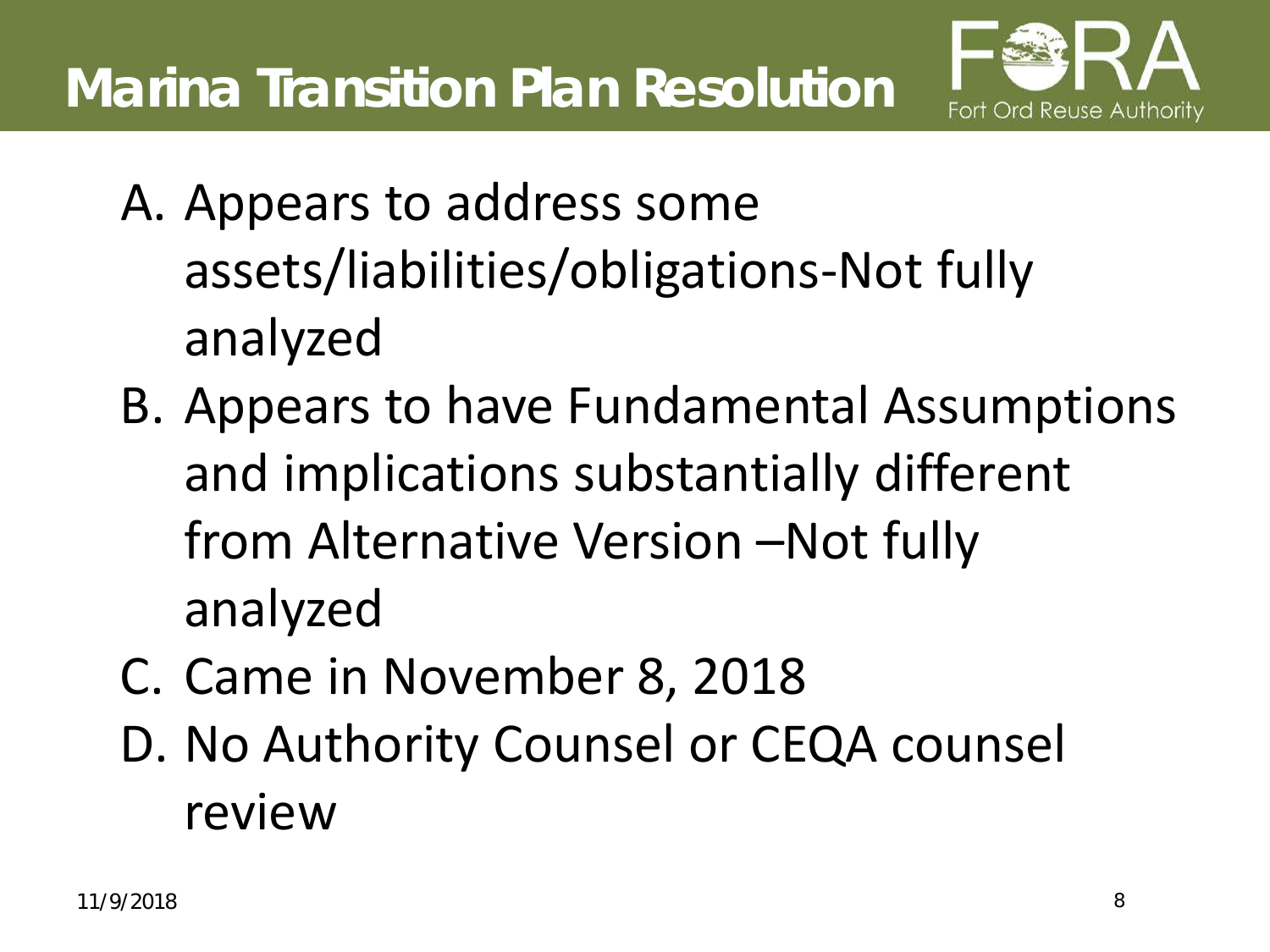## **Key Legal Issues**



- LAFCO/FORA Jurisdiction and Powers
- Survival
	- BRP/Master Resolution/ CIP/Implementation Agreements
- $\bullet$  CFOA

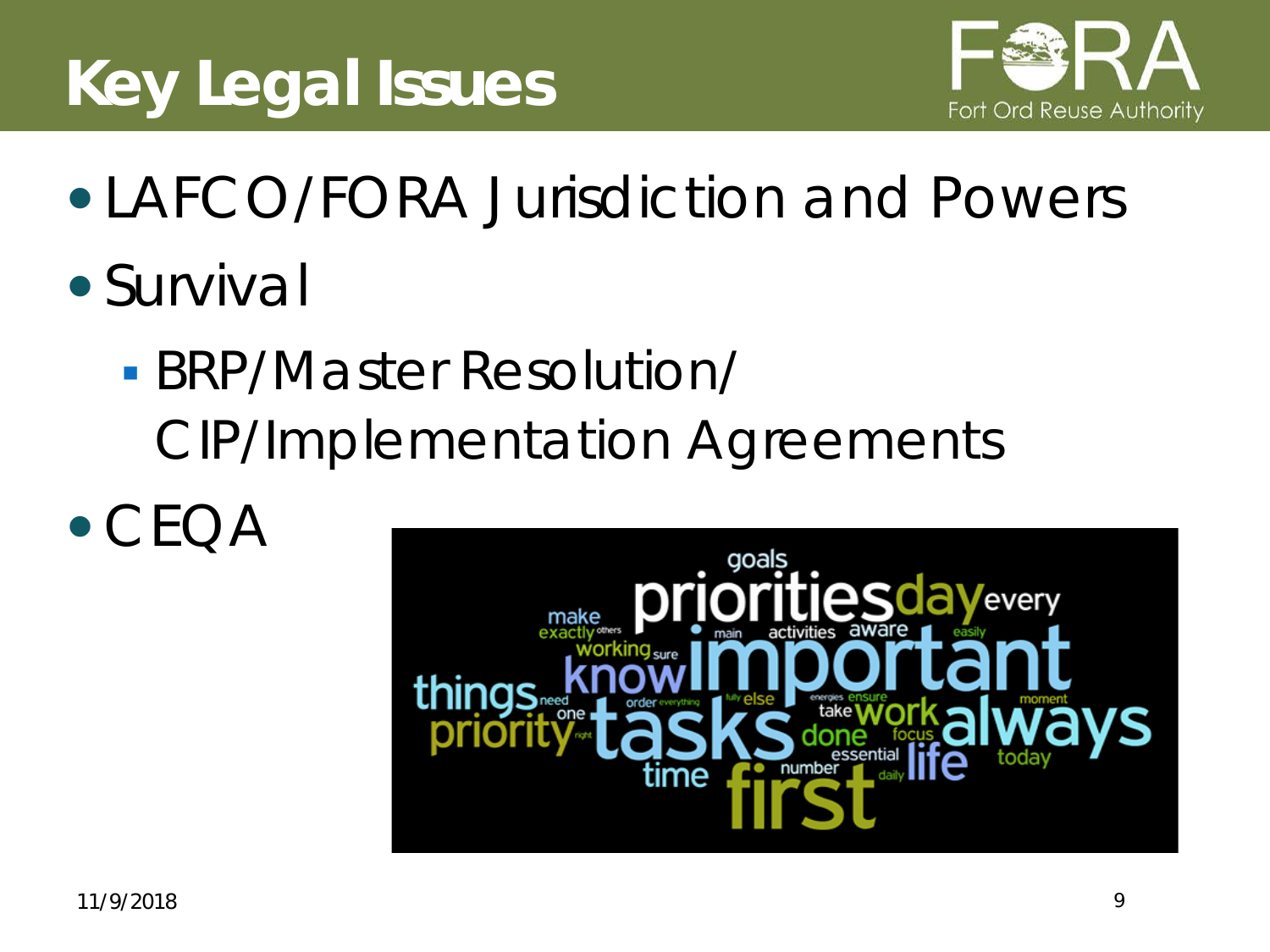

- Refer to Attorney Group to try to harmonize the Alternative versions and obtain staff analysis
- Return to the Board in November or December